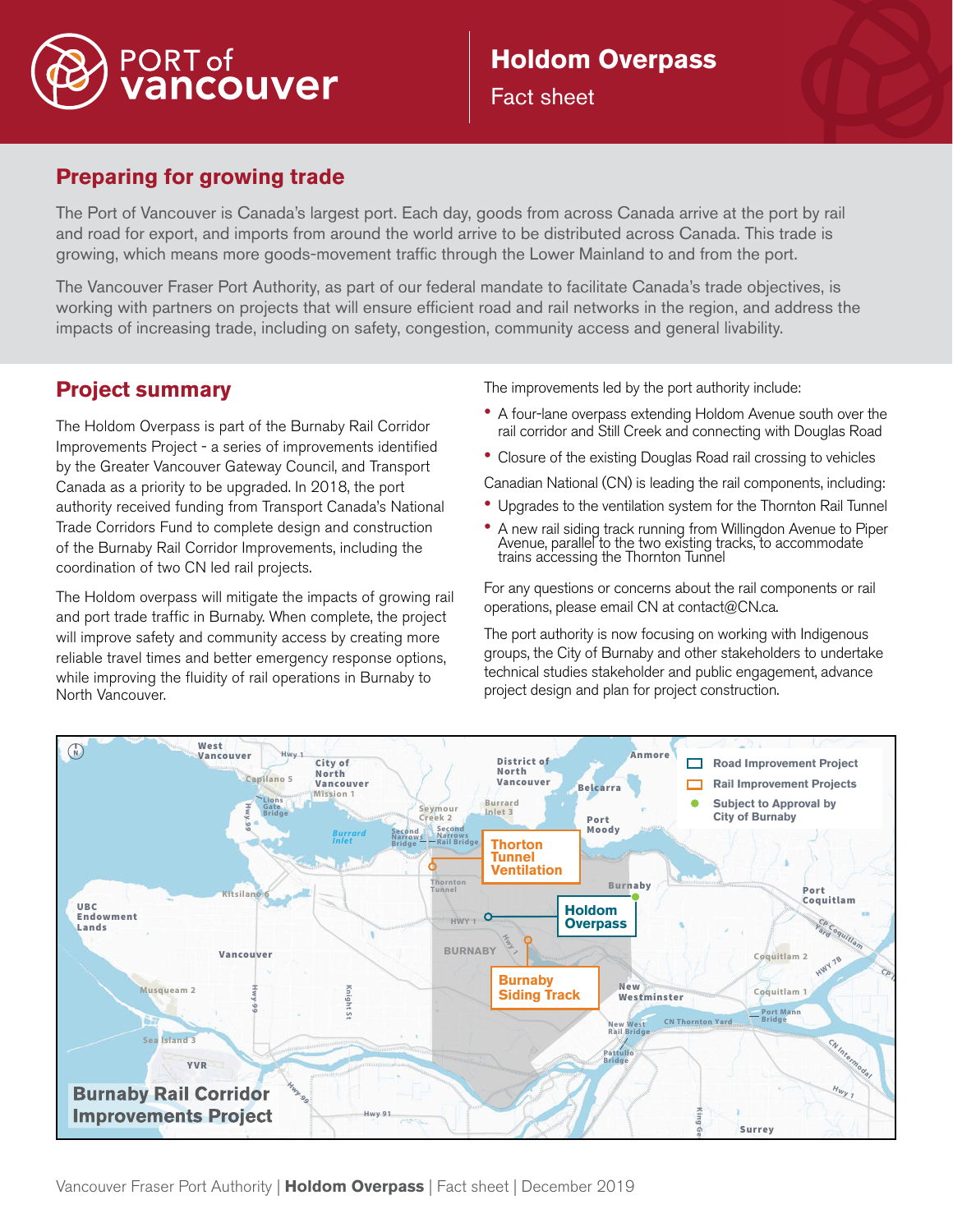

**Current** 



Draft rendering of Holdom Overpass

**Research and funding Planning and design Planning and design Construction** 

| 2017                                                                                                                                                                                                                                        | 2019                                                                                                                                                                                                                                                                                                                                                                       | 2020                                                                                                                                                                                                                                                                                                                      | 2021                                                                                                                                                                                                                                                                             | 2022                                                                                                      | 2024                                                                                                                                                                                                                                                                                                        |
|---------------------------------------------------------------------------------------------------------------------------------------------------------------------------------------------------------------------------------------------|----------------------------------------------------------------------------------------------------------------------------------------------------------------------------------------------------------------------------------------------------------------------------------------------------------------------------------------------------------------------------|---------------------------------------------------------------------------------------------------------------------------------------------------------------------------------------------------------------------------------------------------------------------------------------------------------------------------|----------------------------------------------------------------------------------------------------------------------------------------------------------------------------------------------------------------------------------------------------------------------------------|-----------------------------------------------------------------------------------------------------------|-------------------------------------------------------------------------------------------------------------------------------------------------------------------------------------------------------------------------------------------------------------------------------------------------------------|
| 2017<br>The project was<br>submitted to the<br>National Trade Corridors<br>Fund for funding<br>2018<br>The Government of<br>Canada confirmed<br>funding to design and<br>build the project<br>through the National<br>Trade Corridors Fund. | <b>Track pre-work</b><br>begins<br>CN begins preload work<br>in their ROW to prepare<br>the ground for future<br>work.<br><b>Funding agreement</b><br>Funding agreement<br>between CN and the<br>port authority confirmed.<br><b>Memorandum of</b><br>understanding (MOU)<br>MOU between the<br>City of Burnaby and port<br>authority endorsed by<br>Burnaby City Council. | <b>Holdom Overpass</b><br>Technical analysis,<br>design development,<br>and public and<br>stakeholder<br>engagement for the<br>Holdom Overpass<br>throughout 2020.<br><b>Rail Components</b><br>Design and construction<br>of tunnel ventilation<br>upgrades and new rail<br>track by CN completed<br>by the end of 2020. | <b>Final design</b><br>Final design of the<br>overpass presented to<br><b>Burnaby City Council</b><br>for final approval.<br><b>Construction</b><br>planning<br>Construction planning<br>with the City of Burnaby<br>and stakeholders will<br>follow city council's<br>approval. | <b>Construction begins</b><br>Construction of the<br>Holdom overpass will<br>continue throughout<br>2022. | <b>Douglas Road</b><br>Closure of Douglas<br>Road at the rail crossing<br>to vehicles anticipated<br>once the Holdom<br>overpass is completed<br>and operational.<br><b>Construction</b><br>completed<br>The Holdom Overpass<br>is completed and<br>Douglas Road rail<br>crossing is closed to<br>vehicles. |

Timelines are subject to change. For up to date information, visit portvancouver.com/HoldomOverpass

Vancouver Fraser Port Authority | **Holdom Overpass** | Fact sheet | December 2019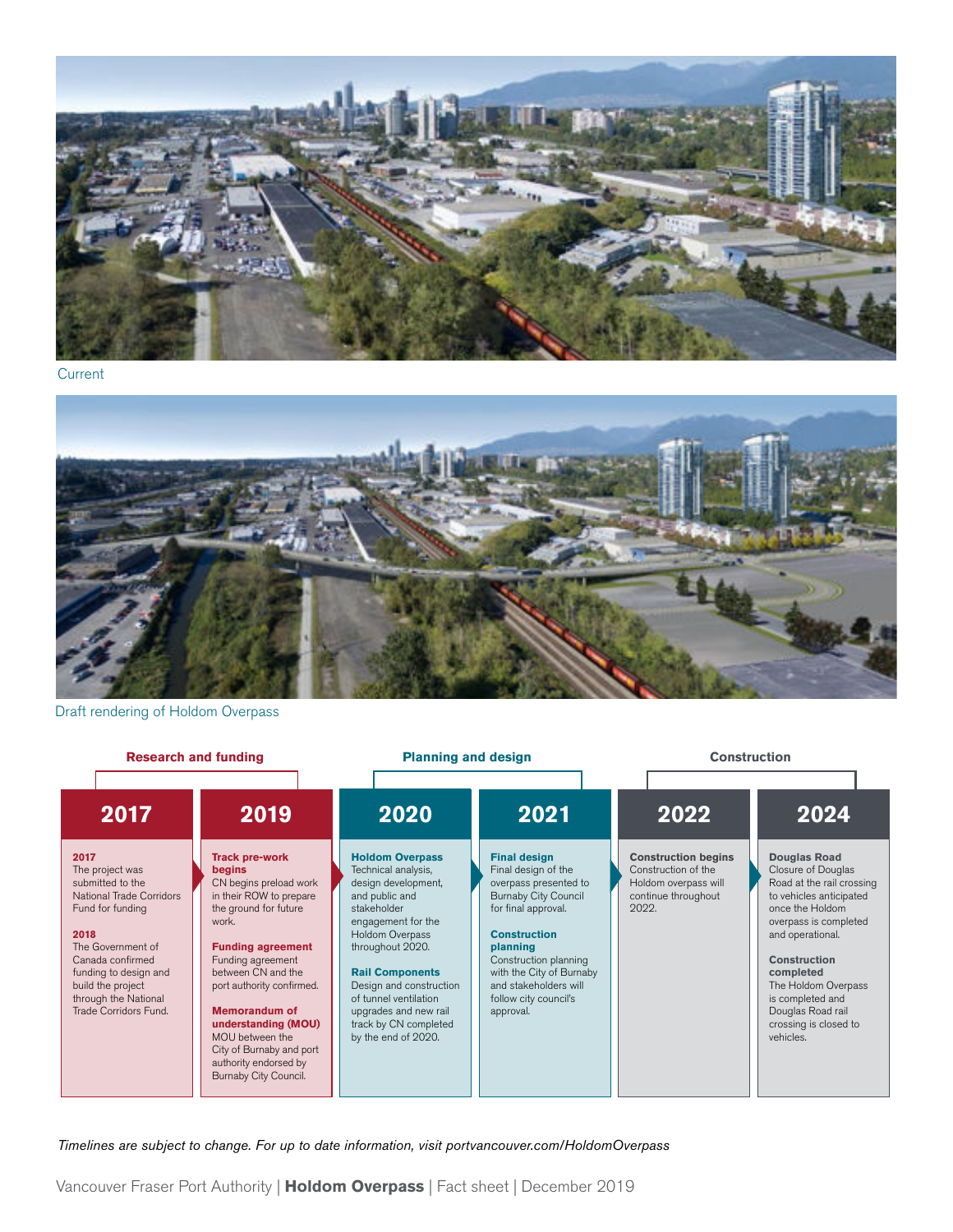# **Project benefits**

The port authority has a positive track record of delivering high-quality projects based on best practices in sustainability, environmental protection, and engagement. Anticipated benefits of this project include:



**Improved public safety** Reduces risk of collisions between trains and pedestrians, cyclists and drivers



**Better emergency response** Faster, easier access to incidents for first responders



**More reliable commute times** Improved reliability of roads by eliminating blockages caused by rail traffic



**Reduced congestion** Improves mobility for residents and more efficient movement of goods



**Reduced emissions** 

Reduced emissios and energy use by eliminating vehicle wait times at train crossings



**Increased job opportunities**

Growth in local jobs via growth in trade



**Improved connections for walking and cycling** 

Enhanced walking and cycling facilities associated with the crossings

## **Public space improvements**

Creation of public space improvements such as Indigenous cultural recognition, public art, seating, integration of native species in landscaping plans, etc.

## **Working to be the world's most sustainable port**

The port authority strives to be a leader in sustainability. As part of this goal, we have created a set of Green Infrastructure Guidelines to help us meet sustainable objectives during the design and construction phases of infrastructure projects. The guidelines align with the port authority's definition of a sustainable gateway and the Institute for Sustainable Infrastructure's Envision framework.

In 2015, the port authority won the Envision Platinum Award from the Institute for Sustainable Infrastructure for the Low Level Road Project in North Vancouver. The Low Level Road Project included road and rail improvements similar to elements of this project.

Learn more: **portvancouver.com/HoldomOverpass**